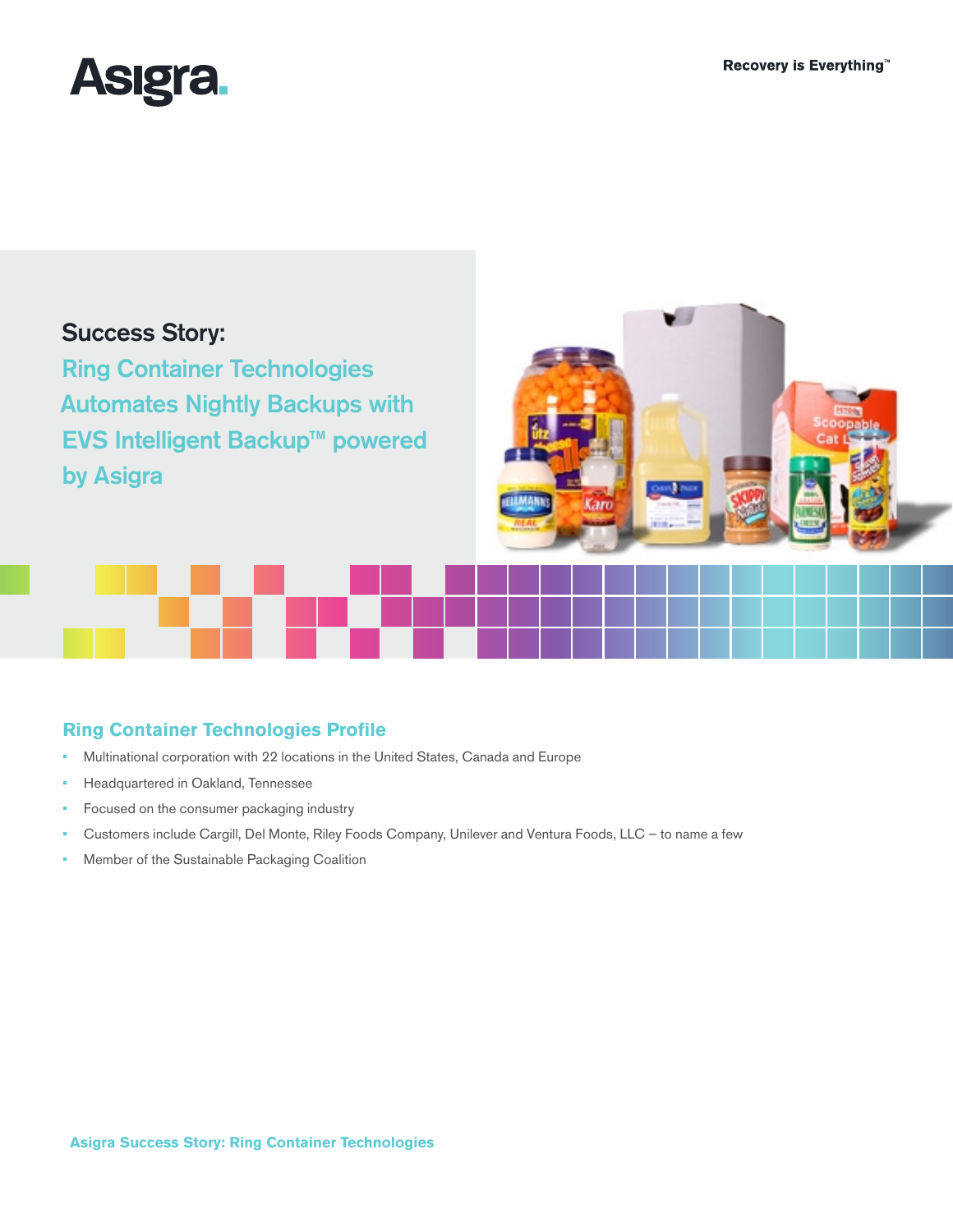

# **Ring Container Technologies Overview**

RING Container Technologies is a privately held, multinational corporation with 22 locations in the United States, Canada and Europe. The company is focused on developing innovative and sustainable solutions for packaging consumers. Headquartered in Oakland, Tennessee, the company began operations in 1968. Through steady growth it is now one of the largest plastic container manufacturers in North America.

#### **Multiple Worldwide Manufacturing Plants with Varying Network Connections**

Ring Container Technologies has numerous manufacturing plant locations in the U.S., Canada, and abroad. Remote locations and varying network connections created a challenge in finding a solution that would function across the board. Before coming to EVS, Ring Container Technologies was using a different cloud backup solution which was very basic and manually-intensive.

# **Consistent Nightly Backups at All Locations**

EVS was able to install the EVS Intelligent Backup™ powered by Asigra, at more than 24 plant locations in the U.S., Canada, and the UK, as well as on some desktops and laptops. The solution provided Ring Container Technologies with a competitively-priced solution that would provide consistent nightly backups at all sites, even those with slower network connections. Because the data transfer is done completely over the network, managing sites in Canada and the UK presented no extra challenge to the EVS team.

The previous solution was a web-based interface that required more hands-on interaction. By comparison, the EVS solution powered by Asigra could be installed on a file server, and was fully automated and managed by EVS.

#### **Eliminated Manual Intervention**

De-duplication reduced the amount of data transmitted over some location's slower network connections. Ring Container Technologies saw an immediate reduction in direct labor inputs, and was able to provide ongoing customer service by ensuring that important data related to business operations and shipping from plant locations was consistent.

Because the Asigra solution was fully automated and managed, Ring Container Technologies employees didn't have the hassle of managing a backup solution on their individual systems. Ultimately, the enhanced efficiency didn't come at the expense of additional manpower, which allowed IT resources to be focused in other directions.

"EVS was able to offer us a high quality, cost-effective, and highly customized solution for our manufacturing plants across the United States. We also value the personalized service and the certified technical team working everyday to assure that our backups are successful."

-Brian Didlake, IT Operations Manager, Ring Container Technologies

# **About EVS Corporation**

EVS Corporation is an award-winning cloud backup and data recovery company trusted by banks, healthcare providers, manufacturers and more. EVS offers its business customers turnkey data backup, disaster recovery, and storage solutions, as well as professional storage management and consulting services. Our industry-leading solutions are backed by dedicated and seasoned professionals unified in providing the best in customer service.

EVS Corporation offers a full suite of cutting-edge cloud backup and recovery products, including Intelligent Backup™ powered by Asigra, Echo™, data storage hardware, and EVS Resilience™.

EVS Founder Gayle S. Rose was honored with MBQ CEO of the Year Award in 2012. The company was honored with several awards from Asigra, including Best Mobile Cloud Backup Award in 2011, Customer Service Award in 2010, and Partner of the Year and Technical Innovation Award in 2009. EVS has been named one of Business TN Magazine's Hot 100 in 2008 and 2009.

EVS Corporation is headquartered in Memphis, Tennessee.